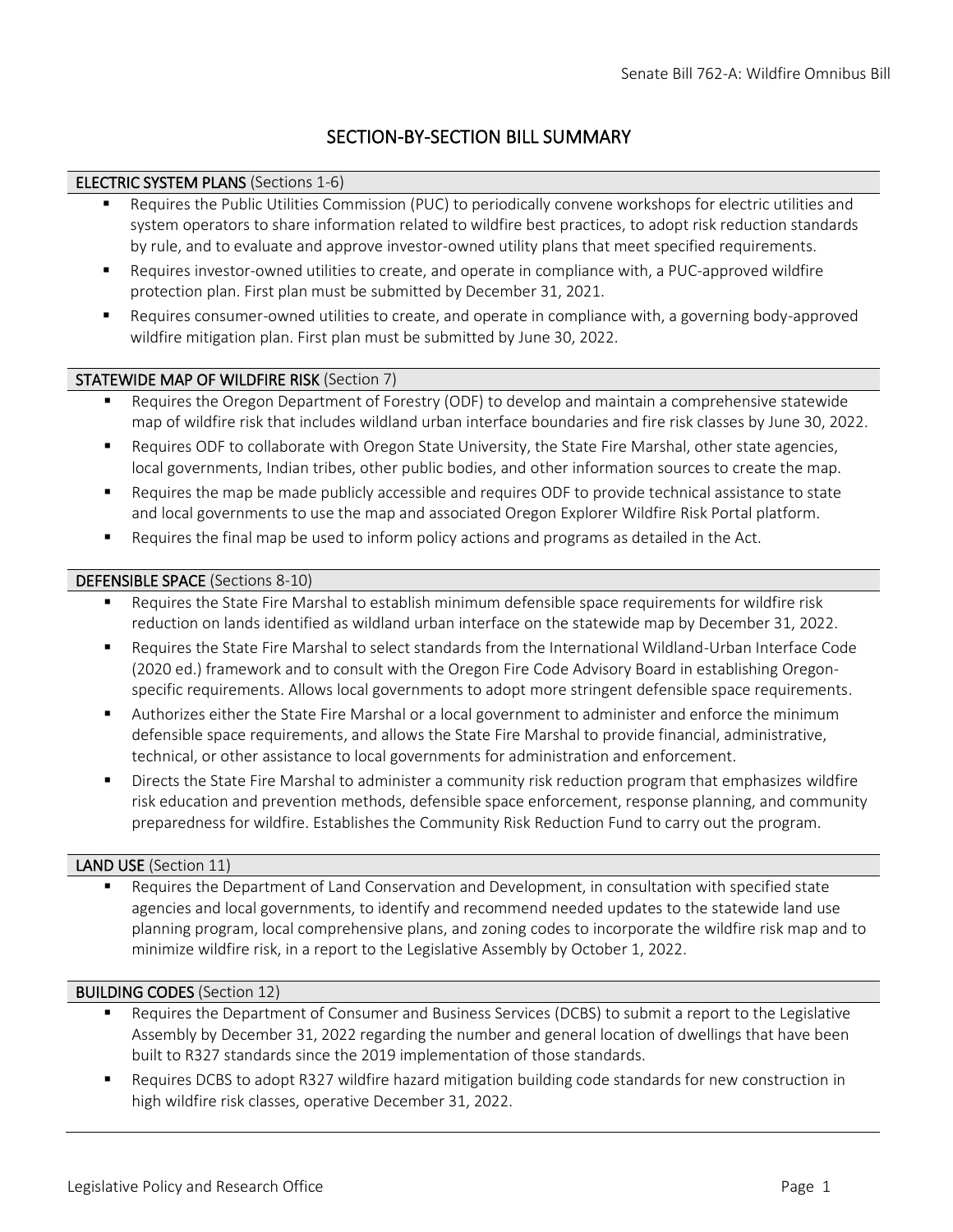## HEALTH SYSTEMS FOR SMOKE (Sections 13-15)

- Requires the Department of Environmental Quality (DEQ) to establish a program to support communities in developing and implementing response plans to mitigate public health impacts of smoke.
- Requires DEQ to establish an air quality monitoring program to support communities in monitoring, interpreting, and communicating air quality data.
- Requires the Oregon Health Authority (OHA), in consultation and coordination with specified state agencies and local governments, to establish and implement a clean air shelter grant program.
- Requires OHA to establish a smoke filtration system grant program to increase the availability of smoke filtration systems among persons vulnerable to the health effects of smoke who reside in areas susceptible to wildfire smoke.

## EMERGENCY RESPONSE & DISASTER RECOVERY (Sections 16-17)

- Adds 'wildfire' to state definition of 'emergency.'
- Requires the Office of Emergency Management (OEM) to update its statewide emergency plan to prepare for or respond to wildfire emergencies on an area-wide or statewide basis.
- Requires OEM to coordinate with cities, counties, and other specified entities to ensure local efforts align with the statewide plan, and to provide training and community education.

#### DEPARTMENT WILDFIRE RISK REDUCTION PROGRAM (Sections 18-20)

- Requires the Oregon Department of Forestry (ODF) to design and implement a treatment program to reduce wildfire risk on public or private forestlands and rangelands, and in communities near homes and critical infrastructure, through restoration of landscape resiliency and reduction of hazardous fuels.
- Requires ODF to consult and cooperate with Oregon State University Extension, state and federal agencies, counties, cities, other units of local government, Indian tribes, public and private forestland and rangeland owners, forest collaboratives, and other relevant community organizations to select projects for treatment.
- Establishes criteria for project selection and design.
- Prohibits commercial thinning on specified protected lands.
- Requires ODF to report regarding the status of the program development and implementation by January 15, 2022, and again upon completion of projects by June 30, 2023.

## OREGON WILDFIRE WORKFORCE CORPS (Sections 21-23)

- Establishes an Oregon Wildfire Workforce Corps Program to reduce wildfire risk to communities and critical infrastructure, to help create fire-adapted communities, and to engage youth and young adults in workforce training.
- Establishes the Oregon Wildfire Workforce Advisory Committee within the Higher Education Coordinating Commission to administer the program grant process and to engage private sector funding.
- **■** Directs the Advisory Committee to consult with ODF to ensure the grant process awards funds to proposals that protect at-risk communities and infrastructure within the WUI and meet ODF fuel treatment standards. Establishes additional grant process requirements and priorities.
- **E** Establishes the Oregon Wildfire Workforce Corps Fund to be used primarily for program grants.

#### SMALL WOODLAND GRANT PROGRAM (Section 24)

Directs the Oregon Department of Forestry (ODF) to establish a small woodland grant program for the purpose of providing grants, on a competitive basis, to support small woodland owners of one to 160 acres in reducing wildfire risk through the restoration of landscape resiliency and reduction of hazardous fuels on their property. Requires ODF to set criteria for assessing grant applications and awarding grants.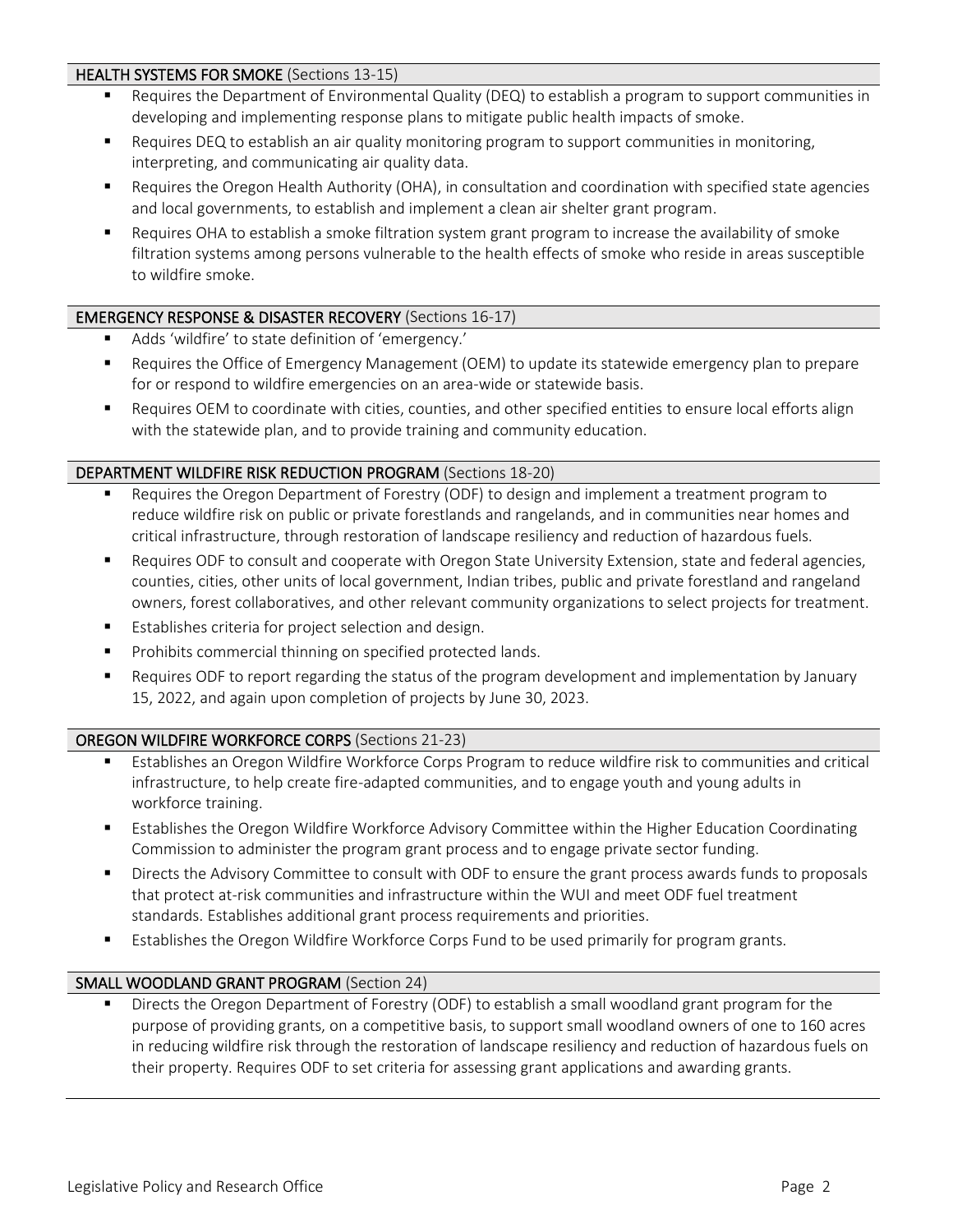#### PRESCRIBED FIRE (Sections 25-27)

- Requires the Oregon Department of Forestry (ODF) to establish by rule a Certified Burn Manager Program. Requires ODF to consult with the Oregon Prescribed Fire Council concerning best practices for conducting the program, initiate rulemaking to establish the program, and provide a progress report to the Legislative Assembly by December 1, 2021.
- Allows a person to conduct a prescribed fire that burns across land ownership boundaries if the person obtains a permit, complies with its conditions, and obtains consent from relevant landowners. Requires related ODF rulemaking to be completed by November 30, 2022.

## PROTECTED AREAS (Sections 28-29)

- Requires the State Forester in collaboration with the State Fire Marshal, state agencies, and local governments, to adopt rules establishing baseline levels of wildfire protection, that reflect regional conditions, for lands outside of forest protection districts that are susceptible to wildfire.
- Authorizes the State Forester to provide financial assistance to counties to assist landowners with forming or modifying wildfire protection jurisdictions to ensure adequate protection, and to develop wildfire protection facilities, equipment, training, and other resources.
- Requires counties to ensure all applicable lands within the county have baseline level or higher wildfire protection by January 1, 2026.

## WILDFIRE RESPONSE CAPACITY (Section 30)

Requires the Oregon Department of Forestry to consult and coordinate with the State Fire Marshal, other state and federal agencies, local fire defense board chiefs, and private stakeholders, to determine the adequacy of state, federal, and private wildfire response capacity, and adequacy of available mutual aid to provide wildfire response on WUI lands.

#### WILDLAND URBAN INTERFACE (WUI) FIRE PROTECTION (Sections 31-34)

- Establishes the definition of the 'wildland urban interface' (WUI) as an area in which humans or human development meets or intermixes with wildland fuels.
- Requires the Board of Forestry to establish criteria by which the WUI shall be identified and classified, and to establish three to five WUI risk classes to be integrated into the statewide map of wildfire risk.
- Repeals and harmonizes existing statutes to ensure consistency with new processes for WUI designation.

## STATE WILDFIRE PROGRAMS DIRECTOR (Sections 35)

■ Establishes a State Wildfire Programs Director to oversee implementation of this Act, including ensuring program coordination and compliance with deadlines, assessing financial impacts, supervising staffing of the Wildfire Programs Advisory Council, reporting regularly to the Governor and legislature, and exploring opportunities to further reduce wildfire risk in Oregon.

#### WILDFIRE PROGRAMS ADVISORY COUNCIL (Sections 36-39)

- Establishes a Wildfire Programs Advisory Council to advise and assist the Director by closely monitoring implementation of this Act, providing advice on ways to modify programs to further reduce wildfire risk and ensure regional applications are appropriate, developing strategies to ensure promotion of the programs and buy-in from regions and communities, and making specific recommendations related to needed updates to the statewide land use planning program and local comprehensive plans and zoning codes.
- Requires the Department of Consumer and Business Services, the Department of Land Conservation and Development, the Office of the State Fire Marshal, and Oregon Department of Forestry to cooperatively staff the Council. Requires Council to submit annual reports beginning December 2022.

#### APPROPRIATIONS (Section 44)

Appropriates \$150 million from the General Fund for all duties and programs required by the Act.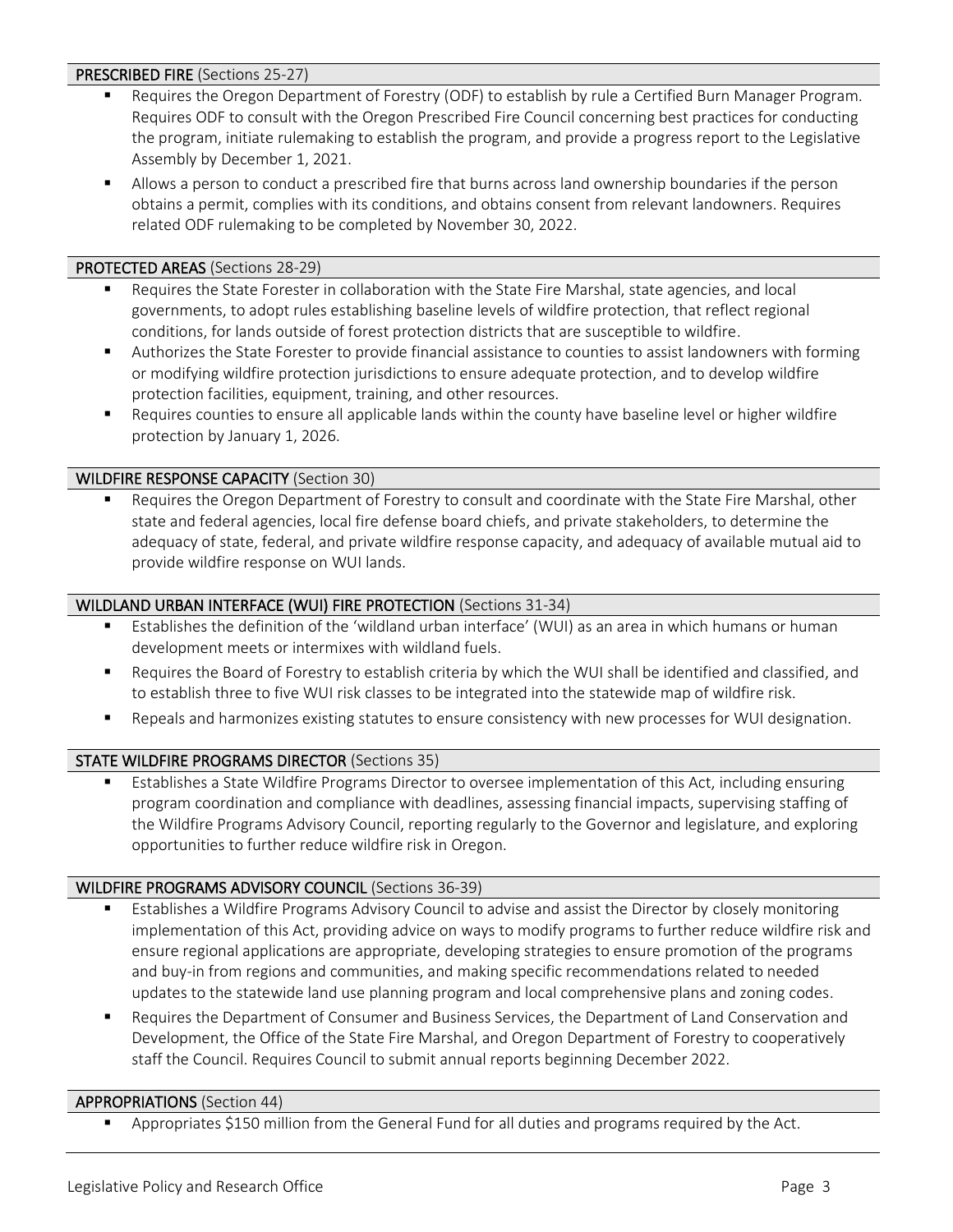# STAKEHOLDER ENGAGEMENT IN STATEWIDE MAP OF WILDFIRE RISK AND MAPPING APPLICATIONS

The following information has been provided by state agencies regarding their stakeholder engagement processes.

## STATEWIDE MAP OF WILDFIRE RISK

The Oregon Department of Forestry (ODF) would utilize the administrative rulemaking process, including engagement of several existing groups, to ensure robust local and regional input into the mapping of wildfire risk:

- The rulemaking advisory committee established to finalize the wildland urban interface (WUI) definition, fire risk criteria and classes, and the comprehensive statewide map, would consist of individuals from existing groups and other agency contributors:
	- Using the Quantitative Risk Assessment (QRA) as the scientific base for the display of wildfire risk, ODF would engage OSU Extension's regional wildfire advisory groups.
	- ODF would engage local Committee Wildfire Protection Plan development groups. Members of such groups include county, city, and state agency personnel that are the local "boots on ground" that provide a ground truthing element to validate the QRA (Oregon Administrative Rules governing the map would ultimately guide the process of integrating regional wildfire risk changes, as CWPPs are continually locally revised).
	- Additional agency contributors and interested parties would be invited to join the committee.
- The Board of Forestry would hold several public meetings throughout the process.
- Public hearings would be held on the proposed rules as required by the Secretary of State, providing additional avenues for integration of local and public input.

| <b>DEFENSIBLE SPACE</b>                                                                                                                                                                                                         | <b>BUILDING CODES</b>                                                                                                                                                                      | <b>LAND USE</b>                                                                                                                                           |
|---------------------------------------------------------------------------------------------------------------------------------------------------------------------------------------------------------------------------------|--------------------------------------------------------------------------------------------------------------------------------------------------------------------------------------------|-----------------------------------------------------------------------------------------------------------------------------------------------------------|
| To develop and implement minimum<br>defensible space standards, the Office of<br>State Fire Marshal would:                                                                                                                      | To implement the adoption of R327<br>wildfire hazard mitigation building<br>code standards for new                                                                                         | SB 762 outlines two phases of<br>work to identify and<br>recommend needed updates                                                                         |
| Utilize the Oregon Fire Code Advisory<br>٠<br>Board (Board) and its subcommittee,<br>the Oregon Fire Code Committee<br>(Committee) to develop and adopt<br>code in an inclusive, open, and<br>transparent process. The 7-member | construction in high wildfire risk<br>classes, the Building Codes Division<br>would:<br>Bring the provisions to the<br>٠<br>Residential and Manufactured<br>Structures Board (Board) for a | to the statewide land use<br>planning program, local<br>comprehensive plans, and<br>zoning codes to incorporate<br>the statewide map of wildfire<br>risk: |
| Board is made up of representatives<br>from the Oregon Fire Chiefs<br>Association, Oregon Fire Marshals                                                                                                                         | code adoption process:<br>The Board would act as a<br>$\blacksquare$<br><b>Rulemaking Advisory</b>                                                                                         | 1) Department of Land<br>Conservation and<br>Development (DLCD) to                                                                                        |
| Association, Oregon Building Codes<br>Division, business/industry, approved                                                                                                                                                     | Committee;<br>The Board would hear<br>П                                                                                                                                                    | study and make<br>recommendations by                                                                                                                      |
| design professionals, and the public.<br>The Committee is a volunteer group<br>made up of fire and life safety<br>professionals, private-interest                                                                               | from the Building Codes<br>Division and it would<br>welcome feedback from<br>members of the public;                                                                                        | October 1, 2022; limits<br>engagement primarily to<br>state agencies and local<br>governments.                                                            |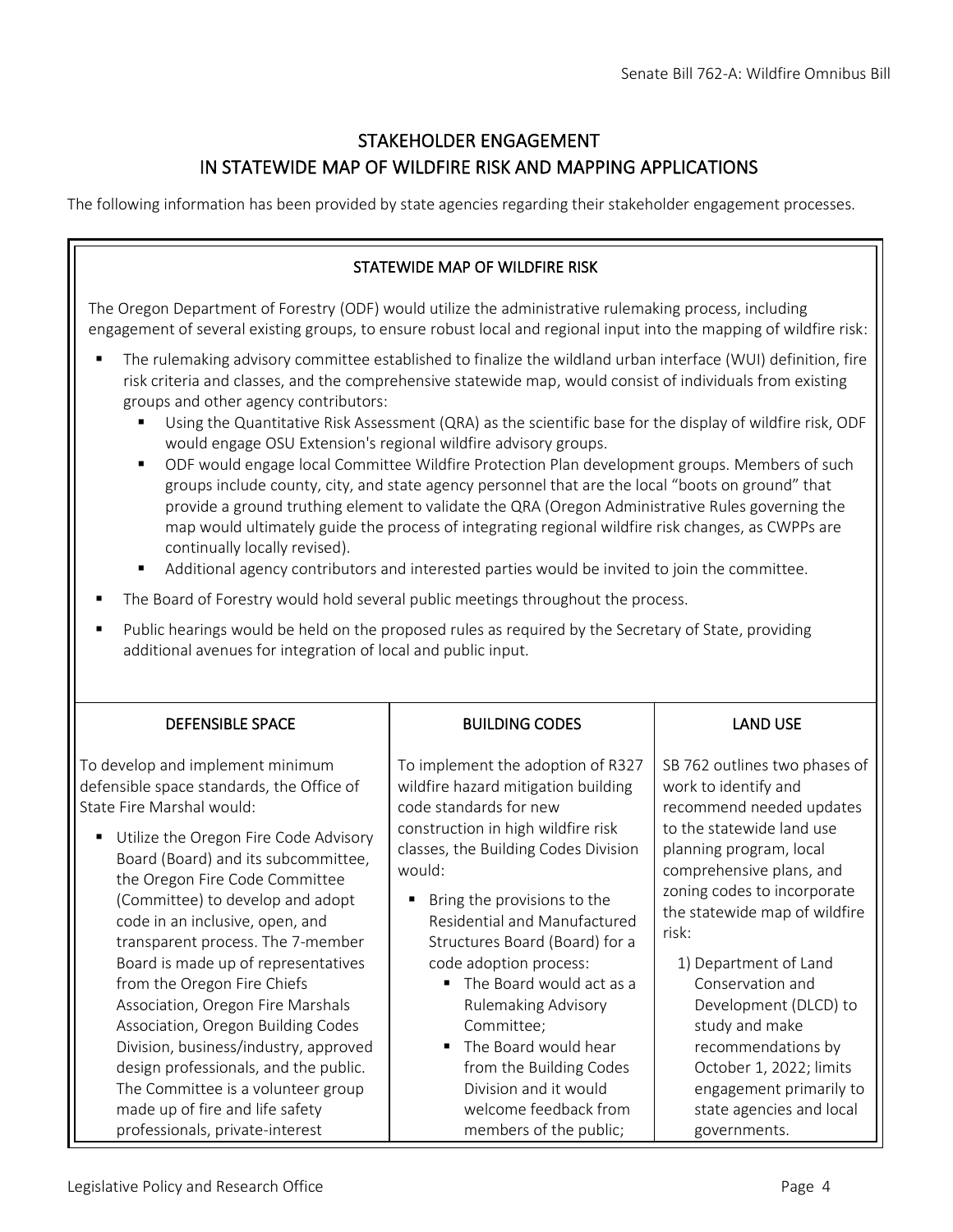stakeholders, and industry professionals. Agencies, interest groups, and individuals are welcome to provide inputs to code adoption and updates at all points in the process:

- The Committee acts as the initial vetting body during the code adoption process, providing technical input, code research, and soliciting stakeholder and public input.
- The code is then recommended and presented to the Board for final approval or consideration.
- If approved by the Board, the code is moved to the State Fire Marshal for final approval.
- **Upon approval by the State Fire** Marshal, the Office will begin an administrative rulemaking process to implement the code, including:
	- notice to the public;
	- public comment at the rulemaking hearing, or in writing; and
	- implementation of permanent rules, which considers the findings of the Board, public testimony, and the statutory language passed in the bill.
- Board approval would need to include cost findings that the added cost, if any, is necessary to the health and safety of the occupants or the public or necessary to conserve scarce resources.
- Engage in rulemaking to implement the code for the high-risk areas identified in the Act. The rulemaking process includes:
	- notice to the public;
	- public comment at the rulemaking hearing, or in writing; and
	- implementation of permanent rules, which considers the findings of the Board, public testimony, and the statutory language passed in the bill.
- 2) Wildfire Programs Advisory Council is an 18 member stakeholder group established by this 2021 Act. It is charged generally with oversight of Act implementation, and specifically with reviewing the DLCD land use report and making additional recommendations on land use applications for consideration in the 2023 legislative session.

## IMPLEMENTATION OVERSIGHT & ITERATIVE PROCESS

The Wildfire Programs Advisory Council (Council) is a governor-appointed 18-member stakeholder group, established to advise and assist the State Wildfire Programs Director by:

- closely monitoring implementation of this Act, specifically including defensible space, building codes, and land use applications of the statewide map of wildfire risk;
- providing advice on ways to modify programs to further reduce wildfire risk and to ensure regional applications of defensible space, building codes, and land use are appropriate; and
- developing strategies to ensure promotion of the programs and buy-in from regions and communities.

The Council consists of 5 members appointed by the Governor with diverse geographic representation, 5 members appointed by the Association of Oregon Counties, 3 members appointed by the League of Cities, 2 members appointed by the Special Districts Association of Oregon, 2 members appointed by the Oregon Fire Chiefs Association, and 1 member appointed by the Oregon Fire District Directors Association.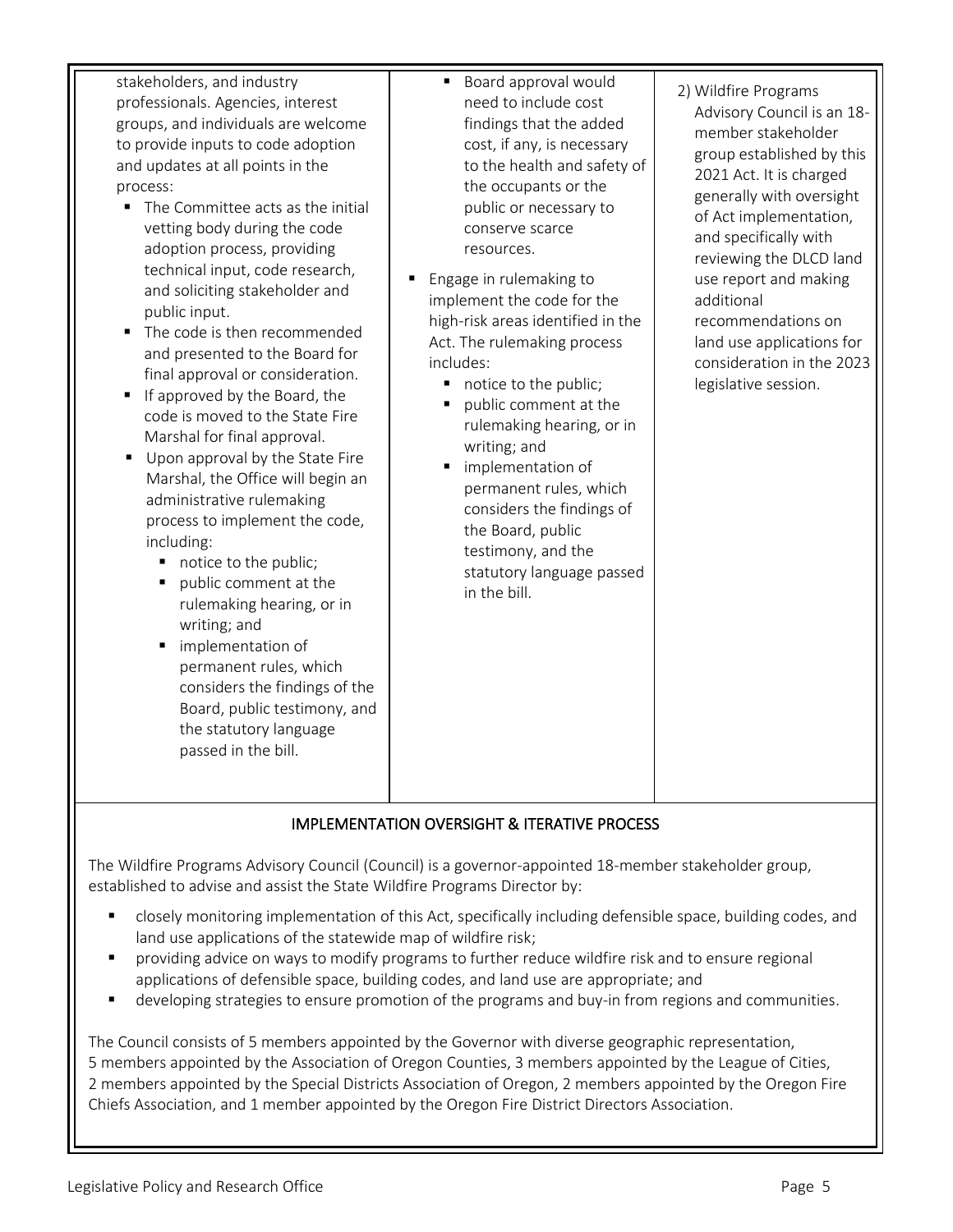$\blacksquare$  = action deadline  $\triangleq$  = report due  $\Box$  = core fire season

# SB 762-A: IMPLEMENTATION TIMELINE

|                          | 2021                                                                                                                                    |                                                                                                                            |      |                                                                                                                                                                |     |                                                   | 2022                                                     |     |                                                                       |     |     |                                 |                                                                             |     |      |                                               |                                                                                                                |                                           | 2023                                                                                                                                                                                       |  |  |  |  |  |
|--------------------------|-----------------------------------------------------------------------------------------------------------------------------------------|----------------------------------------------------------------------------------------------------------------------------|------|----------------------------------------------------------------------------------------------------------------------------------------------------------------|-----|---------------------------------------------------|----------------------------------------------------------|-----|-----------------------------------------------------------------------|-----|-----|---------------------------------|-----------------------------------------------------------------------------|-----|------|-----------------------------------------------|----------------------------------------------------------------------------------------------------------------|-------------------------------------------|--------------------------------------------------------------------------------------------------------------------------------------------------------------------------------------------|--|--|--|--|--|
|                          | July                                                                                                                                    | Aug                                                                                                                        | Sept | Oct                                                                                                                                                            | Nov | Dec                                               | Jan                                                      | Feb | Mar                                                                   | Apr | May | Jun                             | July                                                                        | Aug | Sept | Oct                                           | Nov                                                                                                            | Dec                                       | Feb<br>Jan<br>Mar<br>Apr<br>May<br>July<br>Jun                                                                                                                                             |  |  |  |  |  |
|                          |                                                                                                                                         | MAP: WUI Definition & Risk Classes Rulemaking / Create Map                                                                 |      |                                                                                                                                                                |     |                                                   |                                                          |     |                                                                       |     |     |                                 |                                                                             |     |      |                                               |                                                                                                                |                                           |                                                                                                                                                                                            |  |  |  |  |  |
|                          |                                                                                                                                         | 団<br>Dec. 31: ODF progress report<br>June 30: Statewide map complete                                                       |      |                                                                                                                                                                |     |                                                   |                                                          |     |                                                                       |     |     |                                 |                                                                             |     |      |                                               |                                                                                                                |                                           |                                                                                                                                                                                            |  |  |  |  |  |
|                          |                                                                                                                                         | COMMUNITY RISK REDUCTION: Wildfire education, prevention, preparedness (& defensible space enforcement beginning Jan 2023) |      |                                                                                                                                                                |     |                                                   |                                                          |     |                                                                       |     |     |                                 |                                                                             |     |      |                                               | ₽                                                                                                              |                                           |                                                                                                                                                                                            |  |  |  |  |  |
|                          |                                                                                                                                         |                                                                                                                            |      |                                                                                                                                                                |     |                                                   | È                                                        |     | Jan: OSFM annual report                                               |     |     |                                 |                                                                             |     |      |                                               |                                                                                                                |                                           | Jan: OSFM annual report                                                                                                                                                                    |  |  |  |  |  |
|                          |                                                                                                                                         |                                                                                                                            |      |                                                                                                                                                                |     |                                                   | <b>DEFENSIBLE SPACE:</b> Minimum requirements rulemaking |     |                                                                       |     |     |                                 |                                                                             |     |      |                                               |                                                                                                                |                                           |                                                                                                                                                                                            |  |  |  |  |  |
|                          |                                                                                                                                         |                                                                                                                            |      |                                                                                                                                                                |     |                                                   |                                                          |     |                                                                       |     |     |                                 |                                                                             |     |      | Dec. 3 <sup>1</sup> : Minimum req established |                                                                                                                |                                           |                                                                                                                                                                                            |  |  |  |  |  |
|                          |                                                                                                                                         |                                                                                                                            |      |                                                                                                                                                                |     | <b>BUILDING CODES: R327 code adoption process</b> |                                                          |     |                                                                       |     |     |                                 |                                                                             |     |      |                                               |                                                                                                                |                                           |                                                                                                                                                                                            |  |  |  |  |  |
|                          |                                                                                                                                         |                                                                                                                            |      |                                                                                                                                                                |     |                                                   |                                                          |     |                                                                       |     |     |                                 |                                                                             |     |      |                                               |                                                                                                                | Dec. 3 <sup>1</sup> : R327 code operative |                                                                                                                                                                                            |  |  |  |  |  |
| FIRE-ADAPTED COMMUNITIES |                                                                                                                                         |                                                                                                                            |      |                                                                                                                                                                |     |                                                   |                                                          |     |                                                                       |     |     |                                 | <b>LAND USE: Update analysis</b>                                            |     |      |                                               |                                                                                                                |                                           | <b>LAND USE: Update analysis</b>                                                                                                                                                           |  |  |  |  |  |
|                          |                                                                                                                                         |                                                                                                                            |      |                                                                                                                                                                |     |                                                   |                                                          |     |                                                                       |     |     |                                 |                                                                             |     |      |                                               | Oct $1$ : DLCD recs report                                                                                     |                                           | Jan 15: Council recs report                                                                                                                                                                |  |  |  |  |  |
|                          |                                                                                                                                         |                                                                                                                            |      |                                                                                                                                                                |     |                                                   |                                                          |     |                                                                       |     |     |                                 |                                                                             |     |      |                                               |                                                                                                                |                                           | UTILITIES: Periodic workshops to share best practices for wildfire risk reduction; PUC standards established by rule; and electric utility risk-based wildfire plans created & implemented |  |  |  |  |  |
|                          |                                                                                                                                         |                                                                                                                            |      |                                                                                                                                                                |     |                                                   |                                                          |     | Dec.31: IOUs submit first plan                                        |     |     | June 30: COUs submit first plan |                                                                             |     |      |                                               |                                                                                                                |                                           |                                                                                                                                                                                            |  |  |  |  |  |
|                          |                                                                                                                                         |                                                                                                                            |      | WILDFIRE EMERGENCY PREPAREDNESS: OEM regional coordinators work with cities, counties, and others to ensure alignment with statewide plan and provide training |     |                                                   |                                                          |     |                                                                       |     |     |                                 |                                                                             |     |      |                                               |                                                                                                                |                                           |                                                                                                                                                                                            |  |  |  |  |  |
|                          |                                                                                                                                         |                                                                                                                            |      | Dec. 31: Update statewide emergency plan to include wildfire                                                                                                   |     |                                                   |                                                          |     |                                                                       |     |     |                                 |                                                                             |     |      |                                               |                                                                                                                |                                           |                                                                                                                                                                                            |  |  |  |  |  |
|                          | COMMUNITY SMOKE RESPONSE PLANS: DEQ grant program to start Fall 2021 to assist in developing community response plans to mitigate smoke |                                                                                                                            |      |                                                                                                                                                                |     |                                                   |                                                          |     |                                                                       |     |     |                                 |                                                                             |     |      |                                               |                                                                                                                |                                           |                                                                                                                                                                                            |  |  |  |  |  |
|                          |                                                                                                                                         |                                                                                                                            |      |                                                                                                                                                                |     |                                                   |                                                          |     |                                                                       |     |     |                                 |                                                                             |     |      |                                               |                                                                                                                |                                           |                                                                                                                                                                                            |  |  |  |  |  |
|                          |                                                                                                                                         |                                                                                                                            |      |                                                                                                                                                                |     |                                                   |                                                          |     |                                                                       |     |     |                                 |                                                                             |     |      |                                               | AIR QUALITY MONITORING ENHANCEMENT: DEQ community outreach, and deployment of air quality monitoring equipment |                                           |                                                                                                                                                                                            |  |  |  |  |  |
|                          |                                                                                                                                         |                                                                                                                            |      |                                                                                                                                                                |     |                                                   |                                                          |     |                                                                       |     |     |                                 |                                                                             |     |      |                                               |                                                                                                                |                                           |                                                                                                                                                                                            |  |  |  |  |  |
|                          |                                                                                                                                         |                                                                                                                            |      |                                                                                                                                                                |     |                                                   |                                                          |     | CLEAN AIR SHELTER GRANT PROGRAM: OHA grant program to start Fall 2021 |     |     |                                 |                                                                             |     |      |                                               |                                                                                                                |                                           |                                                                                                                                                                                            |  |  |  |  |  |
|                          |                                                                                                                                         |                                                                                                                            |      |                                                                                                                                                                |     |                                                   |                                                          |     |                                                                       |     |     |                                 |                                                                             |     |      |                                               |                                                                                                                |                                           |                                                                                                                                                                                            |  |  |  |  |  |
|                          |                                                                                                                                         |                                                                                                                            |      |                                                                                                                                                                |     |                                                   |                                                          |     |                                                                       |     |     |                                 | SMOKE FILTRATION SYSTEM GRANT PROGRAM: OHA grant program to start Fall 2021 |     |      |                                               |                                                                                                                |                                           |                                                                                                                                                                                            |  |  |  |  |  |
|                          |                                                                                                                                         |                                                                                                                            |      |                                                                                                                                                                |     |                                                   |                                                          |     |                                                                       |     |     |                                 |                                                                             |     |      |                                               |                                                                                                                |                                           |                                                                                                                                                                                            |  |  |  |  |  |